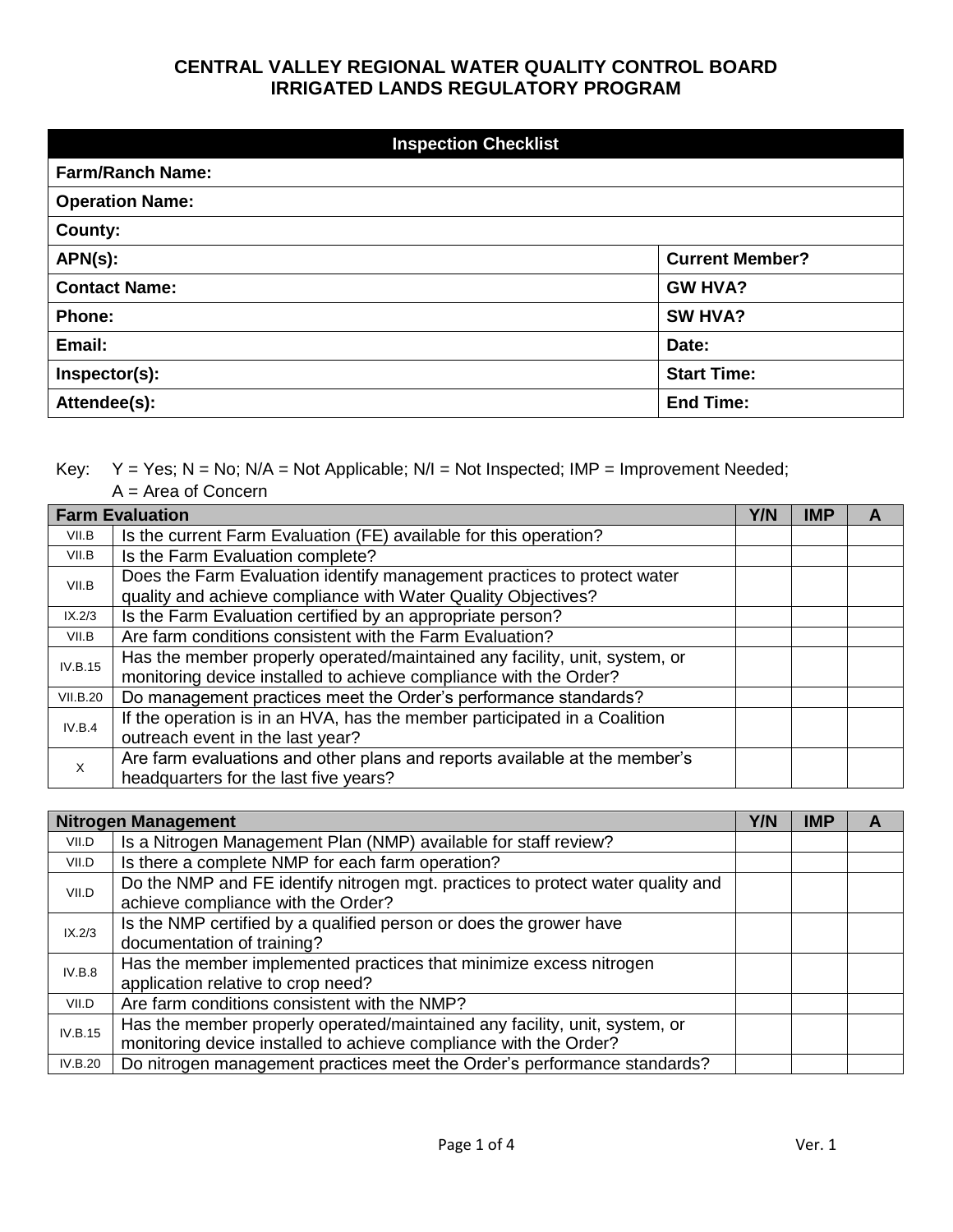|                     | <b>Irrigation Management</b>                                                                                                                    | Y/N | IMP | A |
|---------------------|-------------------------------------------------------------------------------------------------------------------------------------------------|-----|-----|---|
| IV.A.3              | Does the FE identify irrigation management practices to protect water quality<br>and achieve compliance with WQOs?                              |     |     |   |
| <b>RWL</b><br>III.B | Has the member implemented irrigation management practices to minimize<br>excess nitrogen leaching below the root zone?                         |     |     |   |
| <b>RWL</b><br>III.B | Are there any ditches, constructed swales, tile drains, or other structures or<br>features that may transport irrigation water offsite?         |     |     |   |
| <b>RWL</b><br>III.B | Is there any evidence of a tail water discharge offsite?                                                                                        |     |     |   |
| IV.B.15             | Has the member properly operated/maintained any facility, unit, system, or<br>monitoring device installed to achieve compliance with the Order? |     |     |   |
| IV.B.20             | Do irrigation management practices meet the Order's performance standards?                                                                      |     |     |   |

|            | <b>Pesticide Management</b>                                                       | Y/N | <b>IMP</b> |  |
|------------|-----------------------------------------------------------------------------------|-----|------------|--|
| <b>RWL</b> | Does the FE identify pesticide application practices to minimize the discharge of |     |            |  |
| III.A      | pesticides to surface waters and groundwater?                                     |     |            |  |
| VII.B      | Are farm conditions consistent with the FE's description of pesticide application |     |            |  |
|            | practices?                                                                        |     |            |  |
| <b>RWL</b> | Are pesticide containers rinsed out and disposed of in areas that prevent         |     |            |  |
| III.A      | discharge to surface waters and groundwater (e.g., away from wells)?              |     |            |  |
| <b>RWL</b> | Are pesticides used to control rodents (e.g., bait traps or poison) placed in     |     |            |  |
| III.A      | locations that prevent discharge to surface waters?                               |     |            |  |

|                | <b>Groundwater Protection</b>                                              | <b>Y/N</b> | <b>IMP</b> | A |
|----------------|----------------------------------------------------------------------------|------------|------------|---|
| II.3/4         | Does the farm operation have irrigation or domestic supply wells?          |            |            |   |
| II.4           | If so, is the well head(s) in good condition?                              |            |            |   |
| II.3           | If so, do all wells have adequate backflow prevention?                     |            |            |   |
| II.4           | If so, do all wells have adequate well casing protection?                  |            |            |   |
| II.4           | If so, any evidence of a waste discharge down a well casing?               |            |            |   |
| IV.B.17        | If so, have state, county or local agency standards been followed with     |            |            |   |
|                | respect to well construction?                                              |            |            |   |
| <b>IV.B.17</b> | Have any existing wells been modified?                                     |            |            |   |
| IV.B.17        | If so, have state, county or local agency standards been followed          |            |            |   |
|                | with respect to modification?                                              |            |            |   |
| <b>IV.B.17</b> | Have any wells been destroyed or abandoned onsite?                         |            |            |   |
| IV.B.17        | If so, have state, county or local agency standards been followed          |            |            |   |
|                | with respect to destruction?                                               |            |            |   |
| IV.B.16        | Are any settling ponds, basins, or tail water recovery systems onsite      |            |            |   |
|                | constructed and operated in a manner consistent with the NRCS conservation |            |            |   |
|                | practice standard or equivalent?                                           |            |            |   |

|       | <b>Sediment &amp; Erosion Control</b>                                     | Y/N | <b>IMP</b> |  |
|-------|---------------------------------------------------------------------------|-----|------------|--|
| VII.C | Does the Farm Evaluation indicate that the operation has the potential to |     |            |  |
|       | discharge sediment to surface waters?                                     |     |            |  |
| VII.C | Is the operation in a High Vulnerability Area for sediment discharge?     |     |            |  |
| VII.C | If so, is the SECP available for staff review?                            |     |            |  |
| VII.C | If so, is the SECP certified by a qualified person?                       |     |            |  |
| VII.C | If so, are farm conditions consistent with the SECP?                      |     |            |  |
|       | Page 2 of 4                                                               |     | Ver. 1     |  |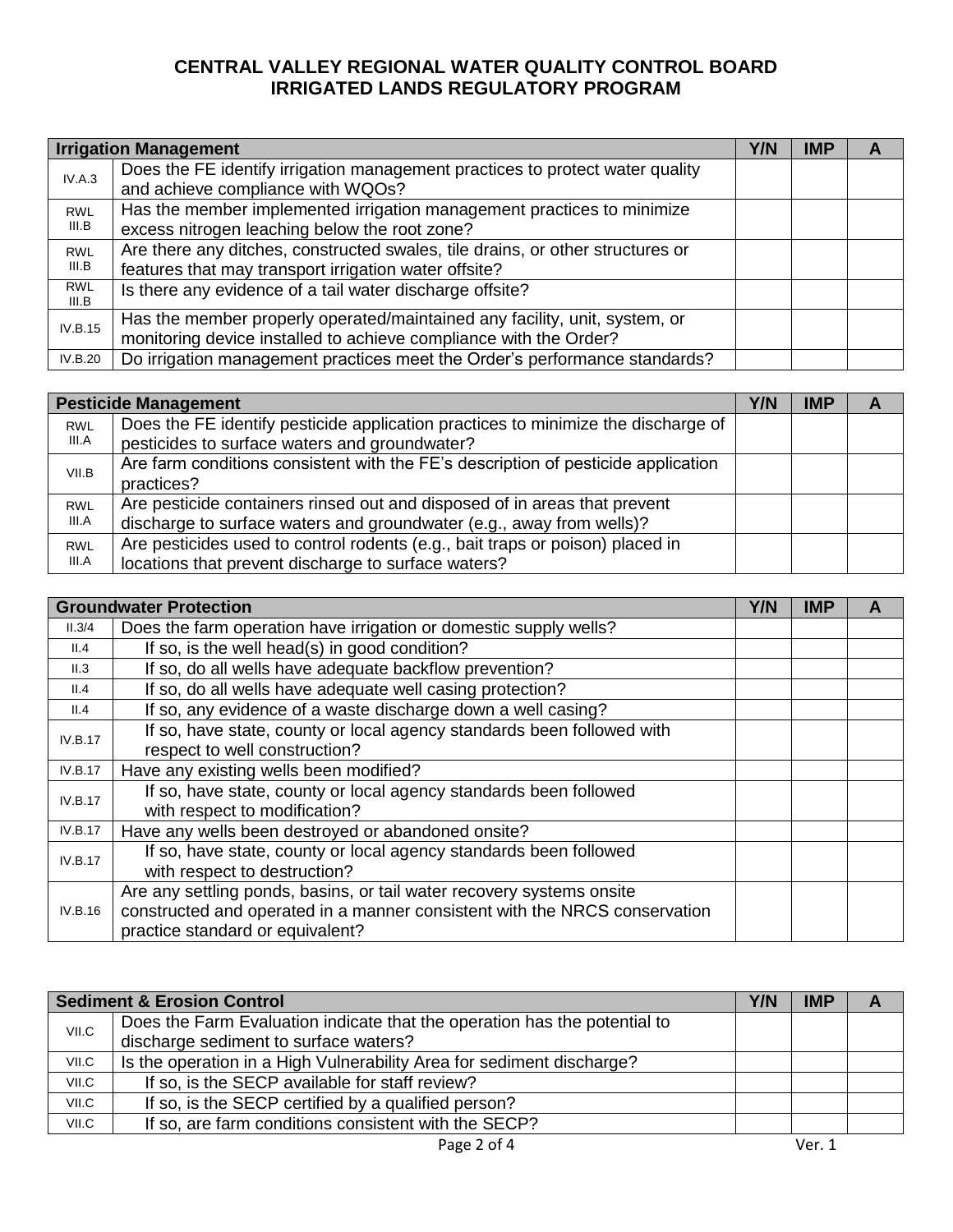|                     | <b>Sediment &amp; Erosion Control (cont.)</b>                                                                                                                                                       | Y/N | <b>IMP</b> |  |
|---------------------|-----------------------------------------------------------------------------------------------------------------------------------------------------------------------------------------------------|-----|------------|--|
| IV.B.7              | If so, has the member implemented effective sediment control and<br>erosion prevention practices?                                                                                                   |     |            |  |
| IV.B.7              | Is there bare soil vulnerable to erosion?                                                                                                                                                           |     |            |  |
| IV.B.7              | Is there evidence of soil erosion?                                                                                                                                                                  |     |            |  |
| <b>RWL</b><br>III.A | Are management practices implemented in non-cropped areas to protect<br>against soil erosion (e.g., unpaved roads)?                                                                                 |     |            |  |
| <b>RWL</b><br>III.A | Is the farm operation adjacent to a surface water body?                                                                                                                                             |     |            |  |
| <b>RWL</b><br>III.A | Any evidence of a sediment discharge that may have caused or contributed to<br>an exceedance of WQOs? (this is a finding of potential to discharge)                                                 |     |            |  |
| <b>IV.B.16</b>      | Do any settling ponds, basins, or tail water recovery systems appear to be<br>constructed, maintained and operated to prevent erosion and slope failure, and<br>minimize the discharge of sediment? |     |            |  |
| IV.B.16             | Is construction and operation of any settling ponds, basins, or tail water<br>recovery systems consistent with the applicable NRCS practice standard or<br>equivalent alternative standard?         |     |            |  |

|      | <b>Chemical Storage &amp; Handling</b>                                         | Y/N | <b>IMP</b> | $\mathbf{A}$ |
|------|--------------------------------------------------------------------------------|-----|------------|--------------|
| II.2 | Are chemicals (e.g., fertilizer, pesticide, fuel) stored on farm?              |     |            |              |
| II.2 | If yes, are chemicals protected from exposure to wind and rain?                |     |            |              |
| II.2 | If yes, is containment in place to protect against accidental discharge?       |     |            |              |
| II.2 | Is there a farm equipment maintenance or storage area, or an equipment         |     |            |              |
|      | boneyard?                                                                      |     |            |              |
| II.2 | Is there a farm equipment fueling area?                                        |     |            |              |
| II.2 | If yes to either above, any evidence of chemical spills or leaks?              |     |            |              |
| II.2 | Any evidence of a hazardous materials or waste discharge (e.g., diesel or bulk |     |            |              |
|      | fertilizer or pesticide)?                                                      |     |            |              |

| <b>Trash</b>        |                                                                                                                                                                                      | Y/N | <b>IMP</b> |  |
|---------------------|--------------------------------------------------------------------------------------------------------------------------------------------------------------------------------------|-----|------------|--|
| <b>RWL</b><br>III.A | Is agricultural rubbish, refuse, irrigation tubing or tape, or other solids wastes<br>placed in an area where they may contact or may eventually be discharged to<br>surface waters? |     |            |  |
| RWL<br>III.A        | Is there evidence of the discharge of trash from the operation?                                                                                                                      |     |            |  |

|                      | <b>Riparian/Aquatic Habitat Protection</b>                                                              | Y/N | <b>IMP</b> | А |
|----------------------|---------------------------------------------------------------------------------------------------------|-----|------------|---|
| <b>BP</b>            | Is the operation bordered by riparian habitat and waters of the state?                                  |     |            |   |
| FCWA<br>s.401        | If yes, does riparian habitat appear altered or damaged?                                                |     |            |   |
| <b>FCWA</b><br>s.401 | If yes, any evidence of work or "fill" being done within the bed, bank<br>or channel of surface waters? |     |            |   |
| <b>RWL</b><br>III.A  | If yes, any evidence of waste discharges to surface waters?                                             |     |            |   |

| <b>Comments/Follow Up Actions (Use additional page, if needed)</b> |  |  |  |
|--------------------------------------------------------------------|--|--|--|
| Date:<br><b>Inspector Signature:</b>                               |  |  |  |